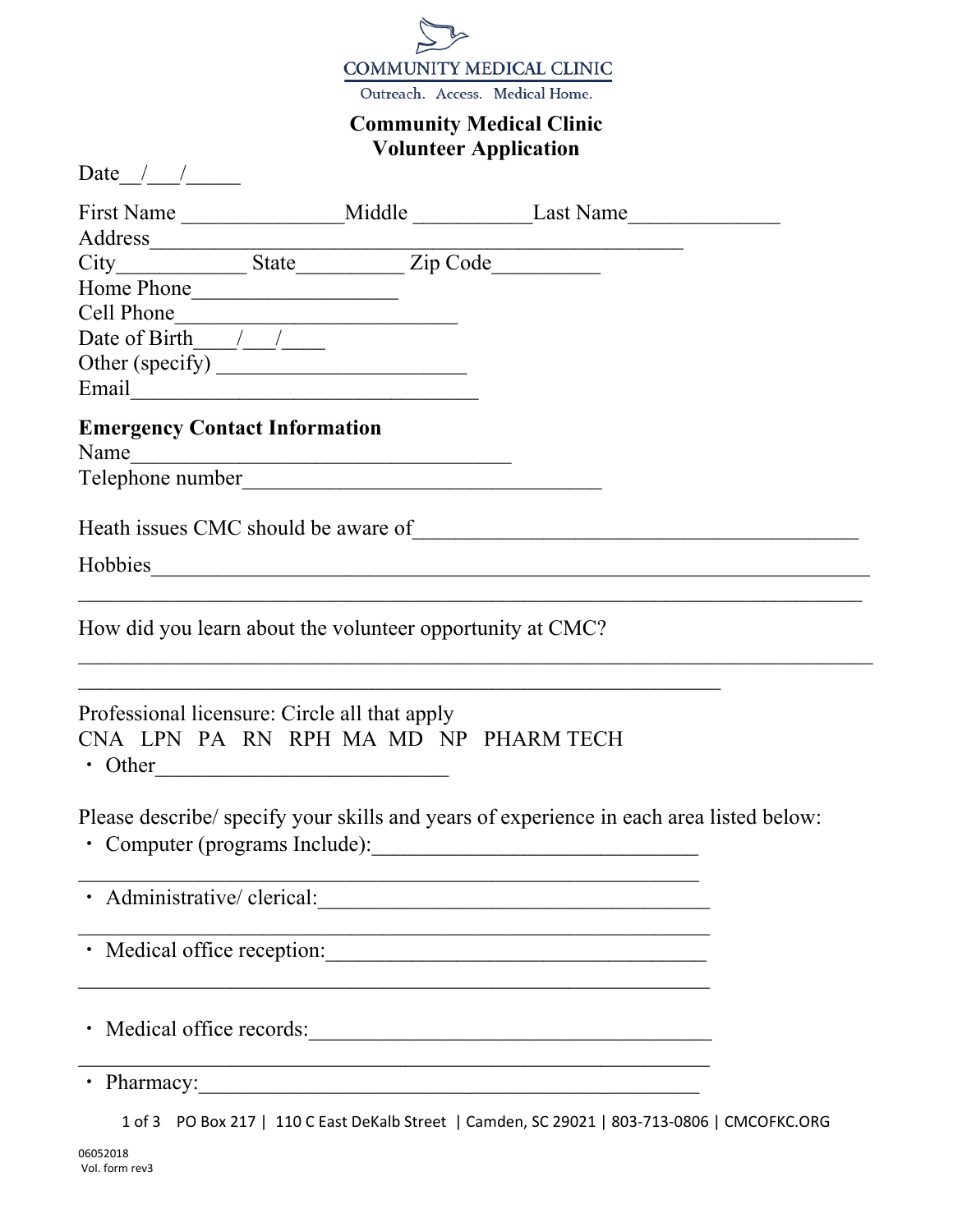

Outreach, Access, Medical Home.

| $\bigcap_{\mathbf{t}}$<br>Other: |
|----------------------------------|
|----------------------------------|

Positions Preferred: Circle all that apply

Front Desk Patient Advocate Special Events Community Outreach Nurse Filing/Admin Helper Public Speaking

 $\mathcal{L}_\text{max}$  , and the contract of the contract of the contract of the contract of the contract of the contract of the contract of the contract of the contract of the contract of the contract of the contract of the contr

 $\overline{\phantom{a}}$ 

Date available to start  $\frac{1}{2}$  /

General hours/ days available (hours are typically flexible, depending on position):

- □ Mornings 8am- 1PM Mon Tues Wed Thurs
- $\Box$  Mid-Afternoons 12pm- 3pm Mon Tues Wed Thurs
- ࣭ Afternoons 2pm -6pm Mon Tues Wed Thurs ✔

How often would you be willing to volunteer?

- $\Box$  Once a week
- $\Box$  Twice a week
- $\Box$  Once a month
- \_\_\_\_\_\_\_\_\_\_\_\_\_\_\_\_\_\_\_Other ࣭ ✔

Please indicate the times of year you are willing to commit to volunteer service with CMC (i.e. any time, summers only, school year, etc.)

 $\mathcal{L}_\text{max}$  , and the contribution of the contribution of the contribution of the contribution of the contribution of the contribution of the contribution of the contribution of the contribution of the contribution of t  $\mathcal{L}_\text{max}$  , and the contribution of the contribution of the contribution of the contribution of the contribution of the contribution of the contribution of the contribution of the contribution of the contribution of t

Why do you want to volunteer with the Community Medical Clinic?

\_\_\_\_\_\_\_\_\_\_\_\_\_\_\_\_\_\_\_\_\_\_\_\_\_\_\_\_\_\_\_\_\_\_\_\_\_\_\_\_\_\_\_\_\_\_\_\_\_\_\_\_ Please read the following statement and sign below: I will notify the Community Medical Clinic if I am unable to report for my volunteer duties on an assigned day.

Signed (your name)